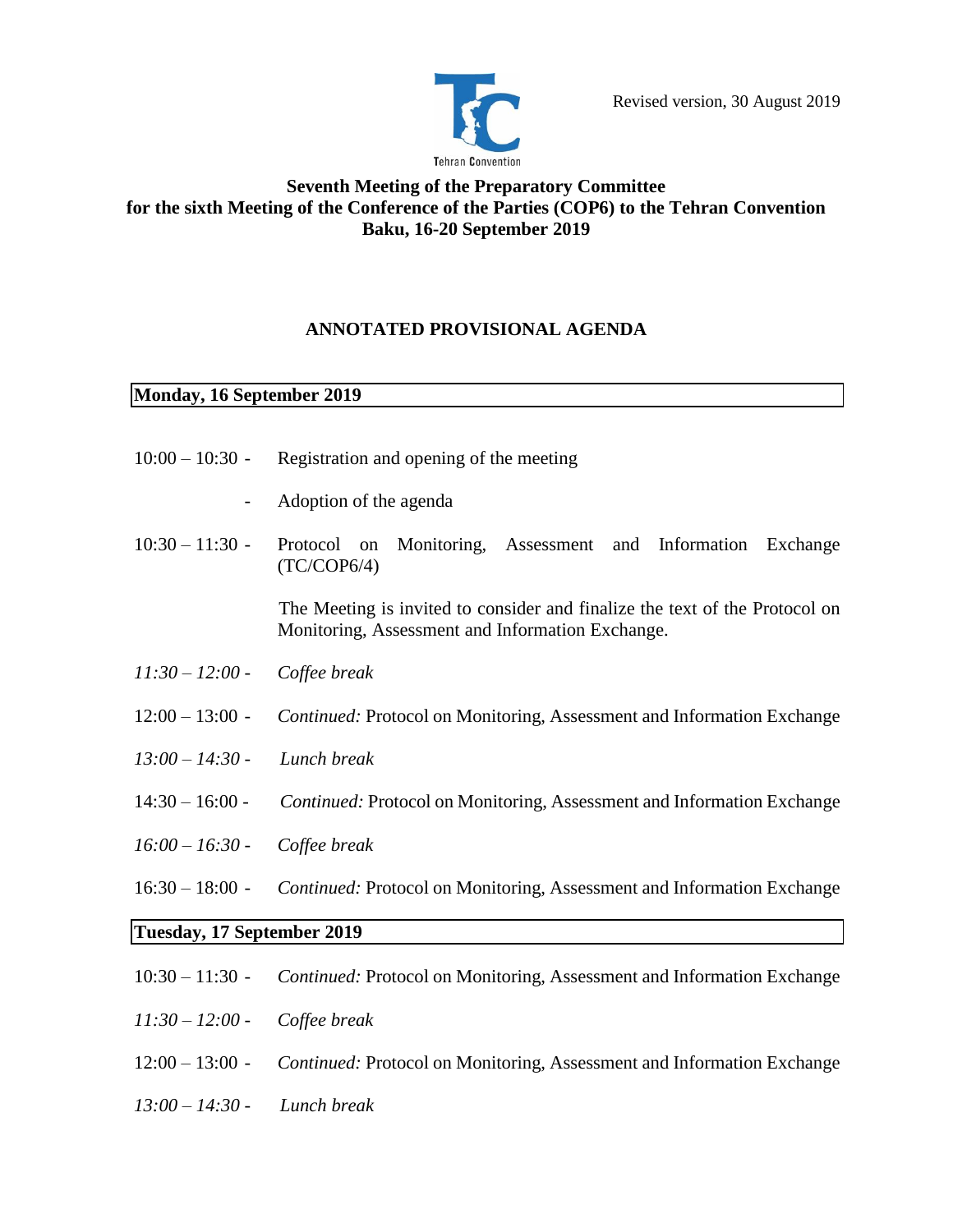14:30 – 16:00 - Management and administration of the Tehran Convention Secretariat (TC/PrepCom 6-1rev.)

> The Contracting Parties, at PrepCom5 for COP6 (Geneva, 13-17 November 2017), in addressing the outstanding issues related to the implementation of the Decision of COP5 on the Location and Arrangements for the Tehran Convention Secretariat, requested the interim Secretariat to prepare a Memorandum of Understanding (MOU) concerning the management and administration of the Convention **Secretariat**

The draft MOU integrating comments received before the PrepCom-6 (Baku, Azerbaijan, 24-28 September 2018) was circulated to the Contracting Parties as Annex 2 to document TC/PrepCom6-1.

At PrepCom6 the Contracting Parties did not succeed in reaching agreement on the text of Annex 2 and requested the interim Secretariat to reproduce the text of Annex 2 reflecting the state of art in terms of paras reviewed, and paras and proposals which were not or only partly discussed. The status report was issued at the last day of the Meeting and has been added to document TC/PrepCom 6.-1 as Annex 3.

The Meeting is invited to consider continuing its discussion on the draft MOU taking into account the status report contained in Annex3 to document TC/PrepCom 6-1rev.

- *16:00 – 16:30 - Coffee break*
- 16:30 18:00 Draft Agreement between the Republic of Azerbaijan, the Islamic Republic of Iran, the Republic of Kazakhstan, the Russian Federation and Turkmenistan on the Secretariat of the Framework Convention for the Protection of the Marine Environment of the Caspian Sea of 4 November 2003

At the 6<sup>th</sup> Meeting the Preparatory Committee (Baku, 24-28 September 2018) the Representative of Kazakhstan proposed that the Parties revisit COP5 Decision of 30 May 2014 on the location and arrangements for the Tehran Convention Secretariat and conclude an exclusive five Party agreement on the arrangements.

On 29 July 2019, Kazakhstan sent a draft five-Party agreement on the Secretariat arrangements via diplomatic channels. The letter from Kazakhstan requesting to add an additional PrepCom-7 agenda item as well as the draft Agreement are contained in the document (TC/PrepCom7/1). The meeting is invited to consider the proposed draft Agreement.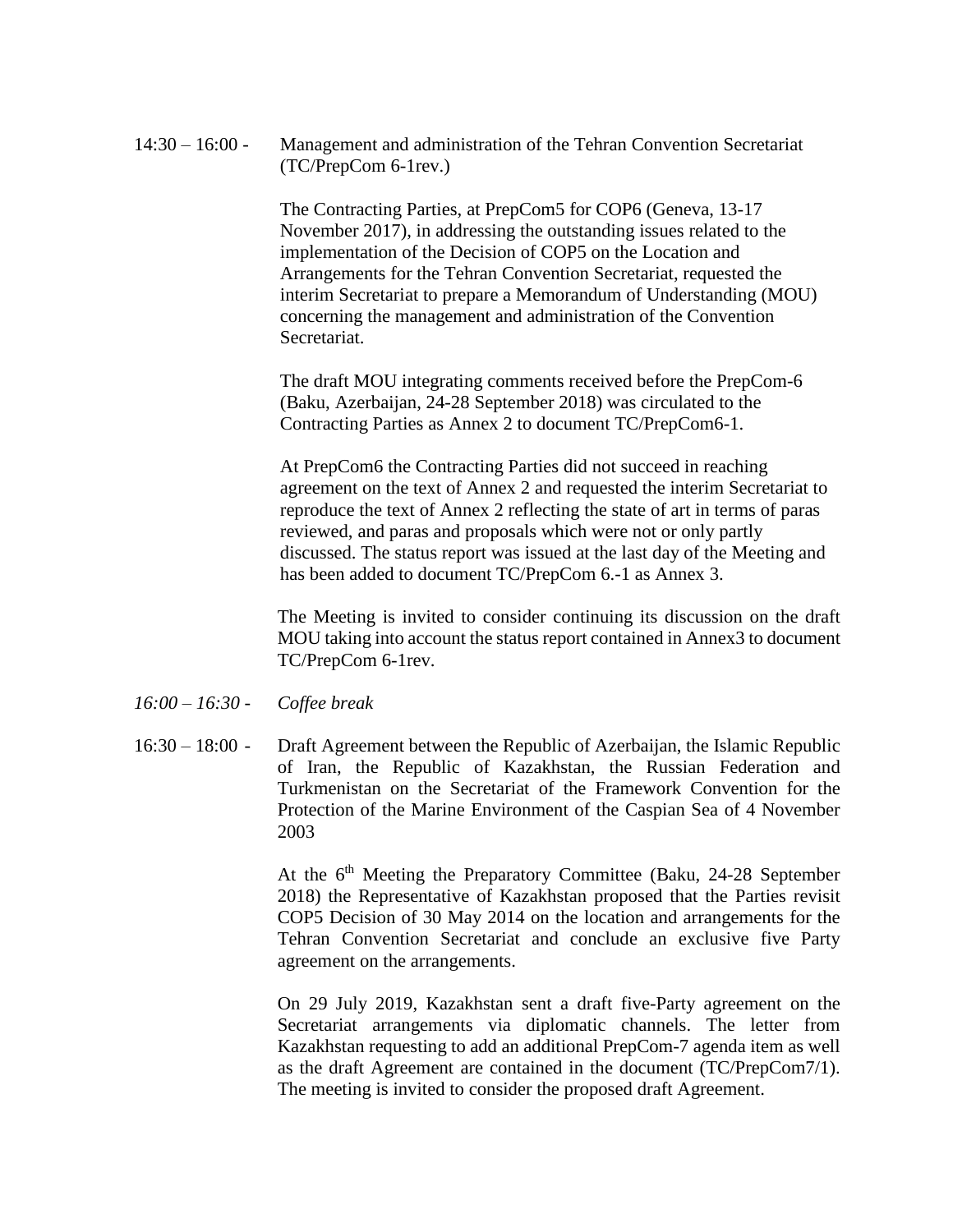### **Wednesday, 18 September 2019**

- 10:00 11:30 *Continued:* Draft Agreement between the Republic of Azerbaijan, the Islamic Republic of Iran, the Republic of Kazakhstan, the Russian Federation and Turkmenistan on the Secretariat of the Framework Convention for the Protection of the Marine Environment of the Caspian Sea of 4 November 2003
- *10:00 – 11:30 - Parallel meeting:* Working Group on Environmental Monitoring and Assessment For the annotated agenda of the WGMA see Annex I
- 11:30 12:00 *Coffee break*
- 12:00 13.00 Tehran Convention Interim Secretariat services; proposal to move the interim Secretariat (TCIS) to the UN house in Azerbaijan

Recognizing the need and importance of an adequately staffed secretariat in the region, the Conference of the Parties at its 5th Meeting, on 30 May 2014 in Ashgabat, Turkmenistan, provided instructions and guidance on how to achieve that objective. On 20 July 2018, at its Extraordinary Meeting in Moscow, the Conference of the Parties reiterated the need and urgency to finalize all matters related to the Secretariat structure and arrangements. At the sixth Preparatory Committee meeting (Baku 24-28 September 2018) the Parties noted that the actual establishment of the Convention Secretariat in the region would take time. In order to prevent further delays in the implementation of the Convention and its Protocols and secure sufficient human and financial service capacity, it is proposed to move the interim secretariat provided by UNEP-Regional Office for Europe (TCIS) to the region, recruit a Head of TCIS and solicit secondments from governments.

A Note by TCIS on the Tehran Convention interim secretariat services was circulated to the NCLOs by email of 1 July 2019 and, together with the comments received, is contained in document TC/PrapCom7/2. The Meeting is invited to consider and express its view on the proposal to strengthen and move the interim secretariat services to Baku.

- 12:00 13:00 - *Continued: Parallel meeting* WGMA
- *13:00 – 14:30 - Lunch break*
- 14:30 15:00 *Status of the ratification of the Moscow, Ashgabat and EIA Protocols*

The Depositary – IR Iran – is invited to report on the status of ratification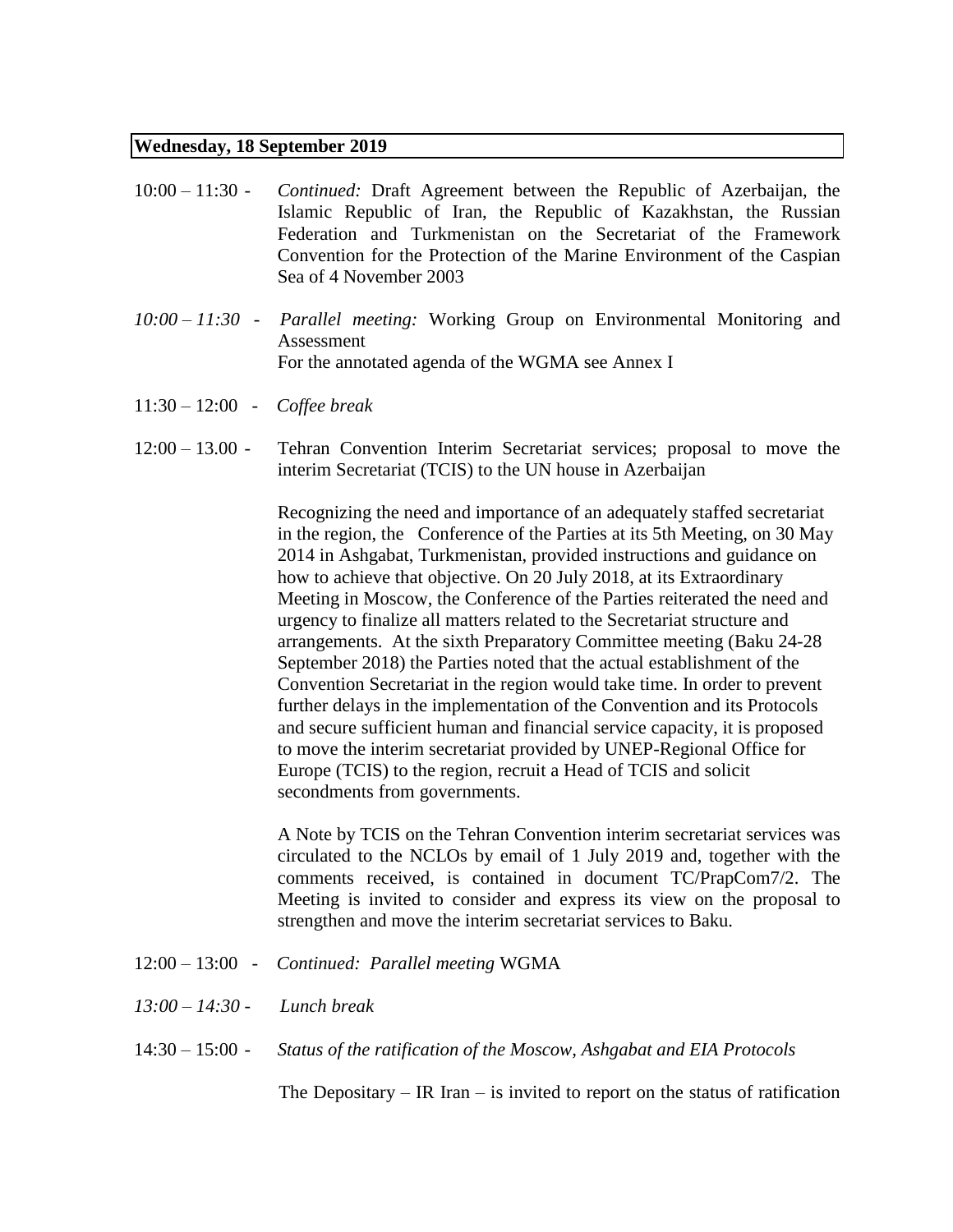of the Moscow, Ashgabat and EIA Protocols; the representatives of the Contracting Parties which have not yet ratified one or more of the Protocols may provide information as to the timing and possible – additional requirements that need to be met in order to secure ratification.

15:00 – 16:00 - Aktau Protocol (TC/COP6/17)

 The Meeting is invited to review and agree on the Caspian Sea Plan Concerning Regional Cooperation in Combating Oil Pollution in Cases of Emergency, as well as on the other proposals in document TC/COP6/17.

- 16:00 -- 16:30 *Coffee break*
- 16:30 17:00 Working Group on Monitoring and Assessment (TC/COP6/11)

 The Meeting will be informed of the outcome of the Meeting of the WGMA and consider the recommendations of the Working Group.

17:00 – 17:15 - State of Environment Report (TC/COP6/5)

 The Meeting is invited to welcome the publication of the second State of the Caspian Sea Environment report and address the questions and proposals in document TC/COP6/5 concerning the future of the SOE reporting process.

17 :15 – 17 :45 - Caspian Environment Information Center CEIC (TC/COP6/16)

 The Meeting will be updated on the state of the CEIC and is invited to consider the proposals and recommendations in document TC/COP6/16, including related proposals for the establishment of a monitoring data center by the WGMA.

17:45 – 18:00 - Unified Reporting Format (TC/COP6/13)

 The Meeting is invited to consider the Unified Reporting Format contained in Annex I of document TC/COP6/13, for submission and approval by COP6. The Meeting is furthermore invited to consider the need and possibilities for updating the Strategic Convention Action Plan (SCAP) adopted by COP2, 12 November 2008, as a comprehensive, long term agenda and framework for the implementation of the Tehran Convention and its Protocols over a period of 10 years.

### **Thursday, 19 September 2019**

10:00 – 10:30 - Outcomes of the Extraordinary Meeting of the Parties, Moscow, Russian Federation, 19-20 July 2018 (TC/COP6/Info1)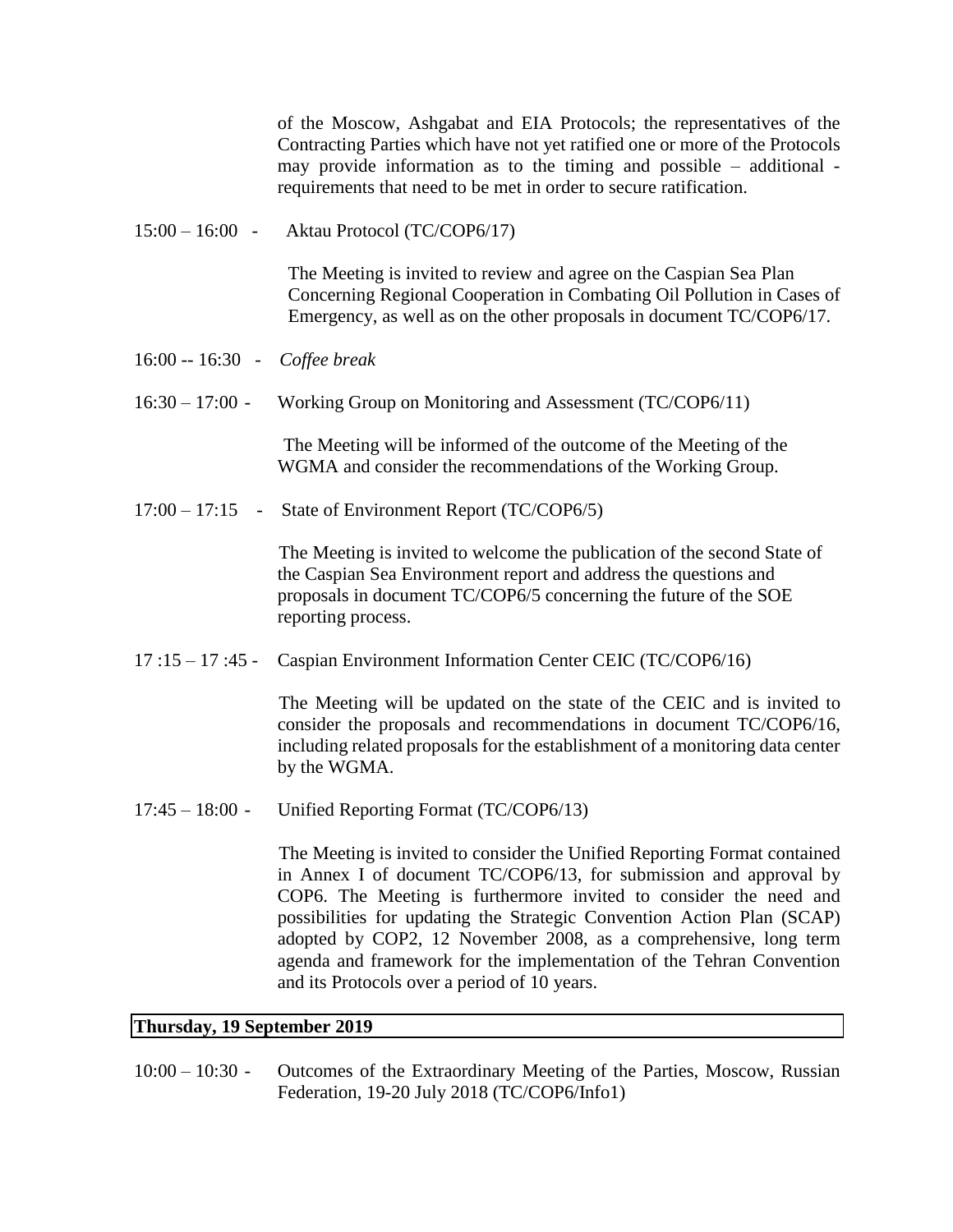The Meeting is invited to consider the outcomes of the Extraordinary Meeting of the Conference of the Parties, Moscow, Russian Federation, 19- 20 July 2018, as contained in document TC/COP6/Info1, and provide guidance as to the implications for the Convention process and the Program of Work (POW).

10:30 – 11:15 - Status of the preparatory work for the implementation of the Moscow, Ashgabat and EIA Protocol (TC/COP6/Info3)

> TCIS will inform and the Meeting may review and provide guidance on the implementation activities of the Moscow, Ashgabat and EIA Protocols, which are planned and programmed in the POW.

 $11:15 - 11:30$  - Terms of Reference NCLOs (TC/COP6/6)

 The Meeting is invited to confirm agreement with the terms of reference and arrangements for National Convention Liaison Officers (NCLO), as contained in document TC/COP6/6.

- *11:30 – 12:00 - Coffee break*
- 12:00 13:00 Program of Work and budget (POW) (TC/COP6/8)

 The Meeting is invited to consider and approve the POW and budget, as contained in Annex 1 and 2 of document TC/COP6/8, for submission and approval by COP6.

 The Meeting may furthermore discuss and provide advice to COP6 on how to increase the human and financial resources available for the implementation of the Convention and its Protocols.

- *13:00 14:30 - Lunch break*
- 14:30 16:00 Ongoing project preparations and other possibilities for cooperation

The meeting will be updated on the state of implementation of the Coca Cola funded project on "Addressing marine litter in the Caspian Sea region" (TC/COP6/14).

The meeting will furthermore be updated on the state of development of other project proposals in particular the projects submitted to Integral Petroleum for collaboration and support by the Great Caspian Foundation.

*16:00 – 16:30 - Coffee break*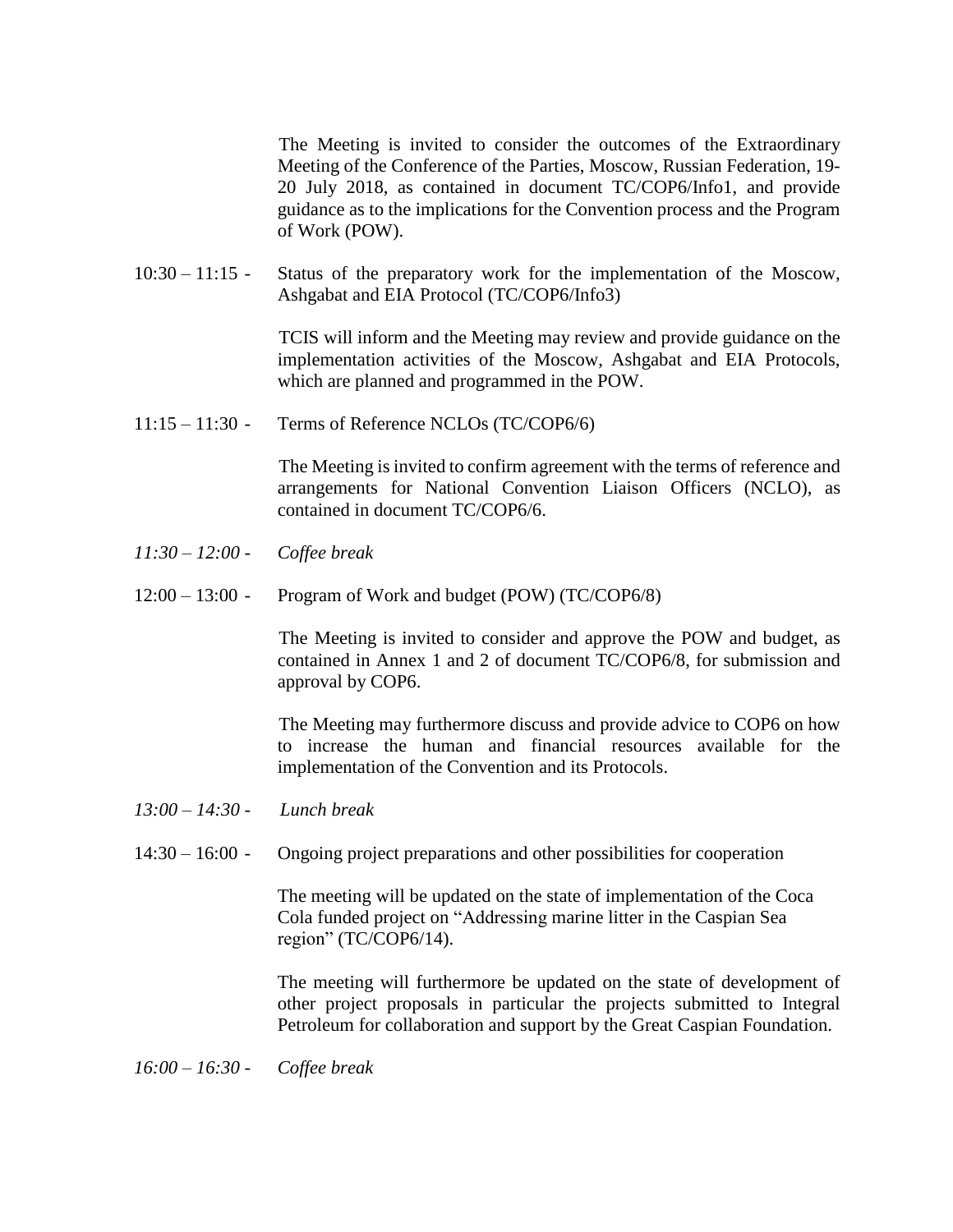### 16:30 – 18:00 - Private Sector and Stakeholder Engagement (TC/COP6/12; TC/COP6/15)

 The Meeting will be informed of the outcomes of Caspian Day related meetings and activities (TC/COP6/12), and of the Round Table in Bandar Anzali on collaboration with the private sector (TC/COP6/15) and is invited to provide guidance as to their follow-up.

# **Friday, 20 September 2019**

|                                | $10:00 - 11:30$ - Ministerial Statement and Decisions (TC/COP6/10)                                                            |
|--------------------------------|-------------------------------------------------------------------------------------------------------------------------------|
|                                | The Meeting is invited to review and agree on the Ministerial Statement and<br>Decisions, for submission and approval by COP6 |
| $11:30 - 12:00$ -              | Coffee break                                                                                                                  |
|                                | $12:00 - 13:00$ - <i>Continued:</i> Ministerial Statement and Decisions                                                       |
| $13:00 - 14:30$                | Lunch Break                                                                                                                   |
| $14:30 - 16:00$ -              | <i>Continued:</i> Ministerial Statement and Decisions                                                                         |
| $16:00 - 16:30$ - Coffee break |                                                                                                                               |
|                                | 16:30 – 17:30 - <i>Continued:</i> Ministerial Statement and Decisions                                                         |
| $17:30 - 18:00 -$              | Wrap-up and closure of the meeting                                                                                            |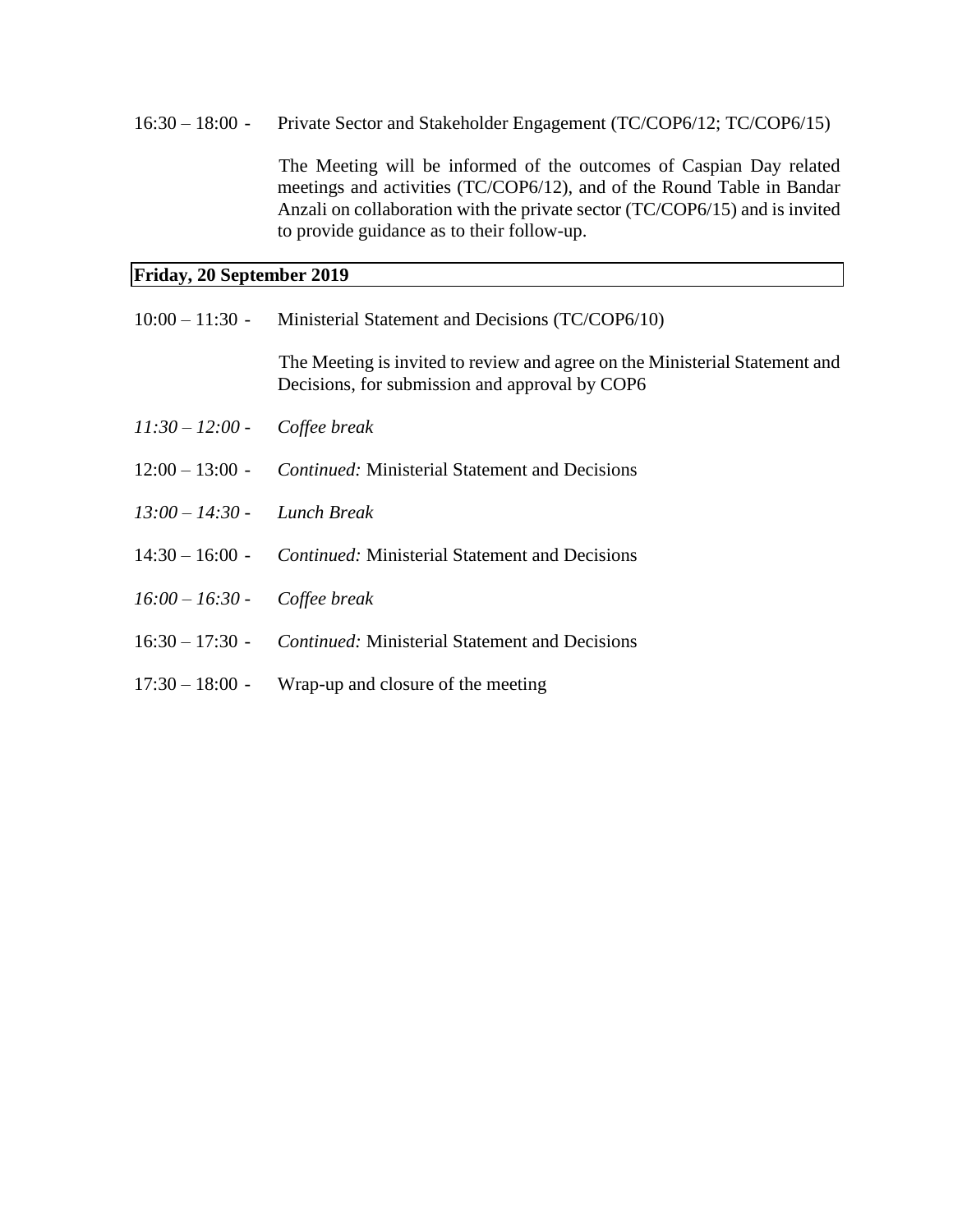# **Meeting of the Working Group on Monitoring and Assessment (Baku, 18 September 2019)**

A tentative annotated agenda (version 2)

### **1. Opening and Adoption of Agenda**

Acting Chair will introduce the meeting to a draft agenda which is meant to review implementation of the earlier - made decisions and to continue the previous discussions by the group. Taking into account that the tentative agenda is very tense for a 3-hour meeting, Acting Chair will suggest to prioritize the agenda items and propose a basis for such a prioritization. Those items which will not be discussed because of time shortage will be moved to the agenda of next WGMA meeting.

Besides, the group will discuss a suggestion by Kazakhstan to consider an expediency of including standardization (unification) of chemical analytical methods for sea water and bottom sediments into the agenda of the meeting.

Based on the comment by Acting Chair and discussion of the Kazakhstan suggestion regarding the agenda, the WGMA will be invited to adopt the agenda or modify it, if necessary.

*Reference documents:* Doc. 1.1, Doc. 1.2

## **2. Requirements to the Caspian Regional Monitoring Data Centre**

Acting Chair will inform the meeting that the ongoing PrepCom meeting expects WGMA recommendations regarding establishment of a Caspian Regional Monitoring Data Centre. He will emphasize that though a decision as to which littoral state and organization would host the Caspian Regional Monitoring Centre rested with the Conference of the Parties, WGMA is expected to elaborate requirements which a Caspian Regional Monitoring Centre should meet. Such requirements proposed by Kazakhstan and other participants will be reviewed and WGMA recommendations on them to PrepCom meeting will be developed and agreed upon.

*Reference documents:* Doc. 2.1

# **3. A possible WGMA contribution to implementation of the Caspian Marine Litter Action Plan**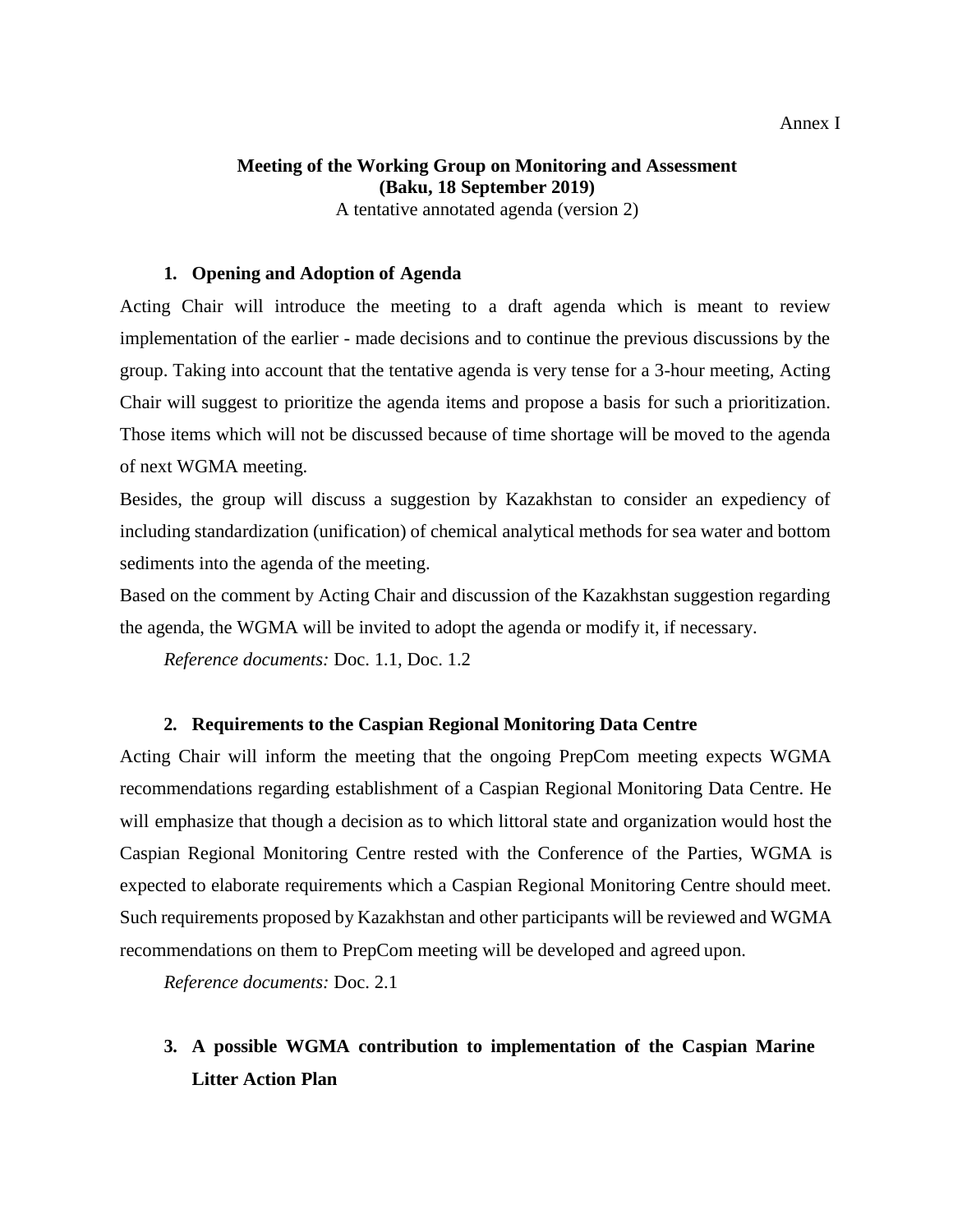Acting Chair will inform the group that the  $6<sup>th</sup>$  Conference of the Parties intends to initiate implementation of the Caspian Marine Litter Action Plan. The Plan is expected to contain several components one of which is entitled "Monitoring and assessment of marine litter". In more detail, the Preliminary Draft Caspian Marine Litter Action Plan will be introduced by the Secretariat via Skype connection. Then the group will be invited to discuss a possibility of including handling of

monitoring and assessment of marine litter into the WGMA mandate.

*Reference documents:* Doc. 3.1, Doc. 3.2 (English only)

#### **4. Caspian Regional Sediment Quality Guidelines**

Acting Chair will remind that the 1-st WGMA Virtual meeting on 18 June 2019, as its coordinated report says, "reached a preliminary agreement on using the Probable Effect Levels (PELs) from the Canadian system as Interim Regional Criteria of the Caspian Sea bottom sediments. The initial stage will involve only a limited number of parameters to comply with the country's monitoring capabilities." In this connection, the meeting will be invited to comment on how we should deal with the substances for which PEL's have not been established (particularly, THCs and some POPs).

Acting Chair will remind that Caspian Regional Sea Water Criteria and Sediment Quality Guidelines are expected to be attached to the Protocol on Monitoring, Assessment and Information Exchange to Tehran Convention. Interim Caspian Regional Water Quality Standards based on existing MaximumAllowable Concentrations (with some amendments) have been already agreed upon by the WGMA earlier. In this connection, the group will be invited to comment on whether WGMA is already in position to propose interim Caspian Regional Sea Water Criteria and Sediment Quality Guidelines to the Protocol negotiators. If not, the group is expected to decide what further action should be taken to this end.

*Reference documents:* Doc. 4.1, Doc. 4.2

### **5. Caspian Environment Monitoring Program (EMP)**

Acting Chair will remind the group of its previous decisions (including that made by the 1- st Virtual WGMA meeting on 18 June 2019) to promote the EMP implementation by developing a map which would display national monitoring networks of all the Caspian littoral states with a special indication of stations intended to serve as EMP stations. A status of implementation of